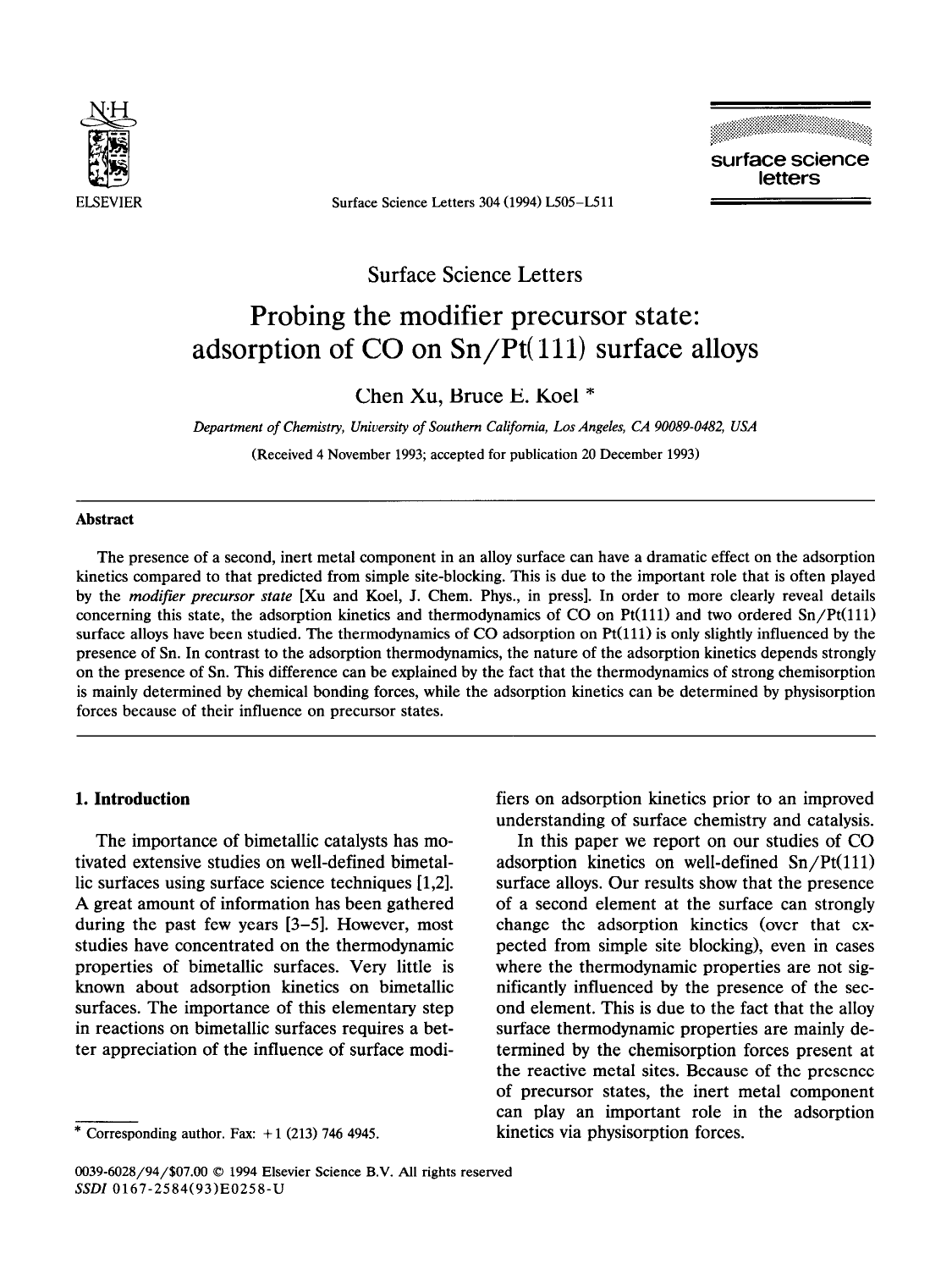#### **2. Experimental methods**

The experiments were performed in an ultrahigh vacuum chamber equipped for Auger electron spectroscopy (AES), low energy electron diffraction (LEED), temperature programmed desorption (TPD) and directed beam dosing for making sticking coefficient measurements. The system base pressure was  $6 \times 10^{-11}$  Torr. TPD measurements were made using a UTI 100C quadrupole mass spectrometer in line-of-sight with the sample surface and using a linear heating rate of  $\sim$  4 K/s. The mass spectrometer was equipped with a shield having a small (6 mm diameter) entry hole and the crystal was always placed very close ( $\sim$  1 mm) to the entry hole in front of the QMS when performing TPD measurements. The UPS data were taken using a double-pass cylindrical mirror analyzer and a high pressure discharge lamp using He. The resolution in UPS was 0.24 and 0.40 eV for the He1 and He II regions, respectively.

The Pt(111) crystal was cooled down to 95 K using liquid nitrogen or resistively heated to 1200 K. The temperature was measured by a chromel-alumel thermocouple spot-welded to the side of the crystal. The  $Pt(111)$  crystal was cleaned using the procedure found in Ref. [6]. The  $(2 \times 2)$ Sn/Pt(111) and  $(\sqrt{3} \times \sqrt{3})$ R30°Sn/Pt(111) surfaces were prepared by evaporating Sn on the clean  $Pt(111)$  surface and subsequently annealing to 1000 K for 10 s. Depending upon the initial Sn coverage (0.25-0.4 ML), the annealed surface exhibited a  $p(2 \times 2)$  or  $(\sqrt{3} \times \sqrt{3})R30^\circ$  LEED pattern. The structure for these patterns was originally assigned to the (111) face of  $Pt<sub>3</sub>Sn$  and a substitutional surface alloy of composition Pt ,Sn [7] as shown in Fig. 1, and this has now been confirmed [8,9]. Angle-dependent low energy ion scattering spectroscopy (LEISS) measurements using  $500-1000$  eV Li<sup>+</sup> [8] and dynamic LEED studies [9] show that surface alloys (rather than Sn adatoms) are produced and that Sn atoms are almost coplanar with the Pt atoms at the surface; Sn only protrudes  $\sim 0.022 \pm 0.005$  nm above the surface. Furthermore, Sn was not detected in the second or deeper layers. For brevity in this paper, the  $(\sqrt{3} \times \sqrt{3})R30^{\circ}Sn/Pt(111)$  surface alloy and



Fig. 1. CO TPD spectra after saturation exposures of CO on the Pt(111) surface and the  $(2 \times 2)$  and  $\sqrt{3}$  surface alloys.

the  $(2 \times 2)$ Sn/Pt $(111)$  surface alloy will be referred to as the  $\sqrt{3}$  alloy and  $(2 \times 2)$  alloy, respectively.

The sticking coefficient was determined using a simple kinetic uptake method, similar to that of King and Wells  $[10]$ , as described previously  $[10-$ 121.

#### 3. **Results and discussion**

The adsorption of  $CO$  on  $Pt(111)$  and the two  $Sn/Pt(111)$  surface alloys has been investigated previously by means of LEED, AES, HREELS and TPD  $[13]$ . In comparing Pt $(111)$  to the  $Sn/Pt(111)$  surface alloys, the binding energy of CO is only slightly decreased (a few kcal/mol) as indicated by the small decrease in the desorption temperature. TPD spectra after saturation CO exposures on Pt(111) and the  $(2 \times 2)$  and  $\sqrt{3}$ surface alloy are provided in Fig. 1. Our spectra are in qualitative agreement with the previous results [13]. It is seen in Fig. 1 that the desorption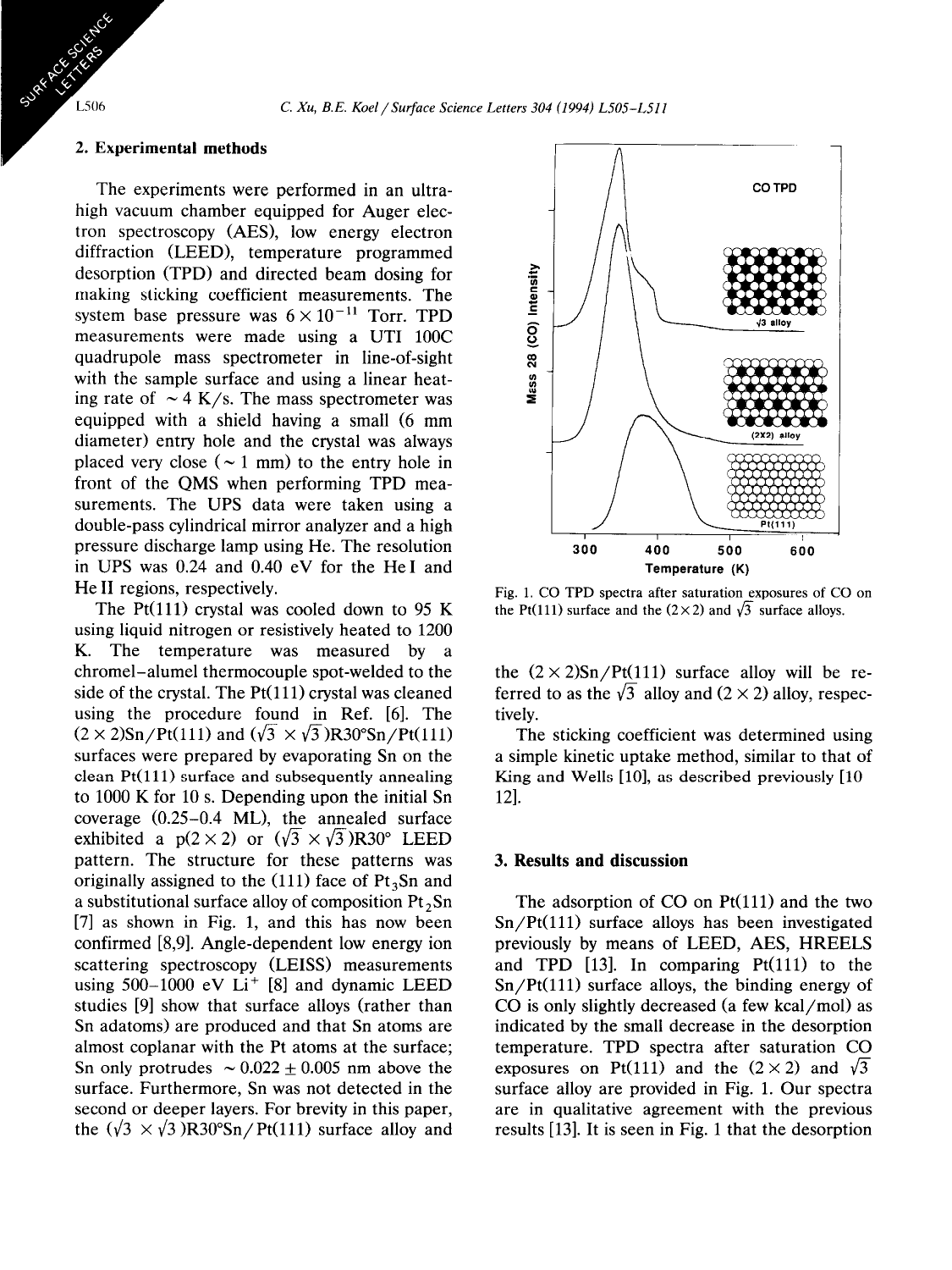peaks on the two surface alloys are much narrower than on Pt(111). Since the presence of Sn on the surface introduces a new kind of precursor state, a modifier precursor, on top of Sn (see below), this precursor state will certainly also contribute to the desorption kinetics by introducing a new pathway. The pre-exponential factor,  $\nu$ , is likely to be increased by the new pathway. An increase of the pre-exponential factor will cause both narrowing of the desorption peak and a decrease in the desorption temperature. Therefore, the decrease observed in Fig. 1 for the peak desorption temperature from the alloys must at least partially have a kinetic origin. From HREELS results, CO is bound still on atop and bridge sites on both  $Sn/Pt(111)$  surface alloys. The deduced population ratio of atop and bridge sites for  $CO$  adsorbed on the  $Pt(111)$  surface and the  $(2 \times 2)$  and  $\sqrt{3}$  surface alloys are consistent with the individual site ratios available on the three surfaces [ 131.

In order to get some information about the electronic structure of CO adsorbed on the  $Sn/Pt(111)$  surface alloys, UPS spectra have been taken after saturation CO coverage on the  $Pt(111)$ and the  $(2 \times 2)$  and  $\sqrt{3}$  alloy surfaces. The results are provided in Fig. 2; no attempt has been made to normalize the intensity. UPS spectra taken with He1 are shown on the right-hand side and UPS spectra taken with He11 are shown on the



Fig. 2. He I and He II UPS spectra of CO saturation coverages on the Pt(111) surface and the  $(2\times 2)$  and  $\sqrt{3}$  surface alloys.

covered Pt(ll1) surface are in good agreement with previous results [14,15]. The peaks at 8.8, 9.4 and 11.9 eV can be assigned to emission from  $1\tilde{\pi}$ ,  $5\tilde{\sigma}$  and  $4\tilde{\sigma}$  orbitals, respectively. Emission from the  $1\pi$  orbital can be seen better in the HeI spectra where emission from  $\sigma$  orbitals have smaller cross sections. Comparing the  $Sn/Pt(111)$ surfaces to  $Pt(111)$ , there are almost no changes in the UPS spectra except a small shift of all three peaks to higher binding energy by 0.1-0.3 eV. Since the  $4\tilde{\sigma}$  orbital has non-bonding character in the CO-metal bond, the small shift of all the orbitals is due to different final state screening by the three surfaces. This indicates that the electronic structure of CO on the  $Sn/Pt(111)$ surface alloys remains essentially the same as on clean  $Pt(111)$ . In Fig. 2, a CO-induced peak near 2 eV is also seen. Such peaks have also been previously observed on  $Ni(100)$ ,  $Ni(110)$ ,  $Ni(111)$ [16,17],  $Cu(111)$  [18] and  $Cu(100)$  [19] with UPS and on Ni(111) [20], Pd(111) [21] and Mo(110) [22] with surface Penning ionization electron spectroscopy (SPIES). This state has been assigned usually to a  $2\tilde{\pi}^*$  orbital containing electrons from the metal via backdonation. In contrast, Miranda et al. [23] assigned a peak at 2 eV on CO/Pd(lll) to a shifted Pd surface state. A recent careful investigation of such a state on  $CO/Ni(110)$  by Kuhlenbeck et al. [24] using ARUPS and synchrotron light has identified this state unambiguously to be the  $2\tilde{\pi}^*$ -d surface band. Accordingly, we tentatively assign the peak at 2 eV in Fig. 2 to the  $2\tilde{\pi}^*$  state. A definitive assignment would require careful ARUPS measurements. In any case, this CO-induced peak at 2 eV does not change significantly from  $Pt(111)$ to the  $Sn/Pt(111)$  surface alloys. left-hand side. Our UPS spectra on the CO-

Summarizing the TPD, HREELS [13], and UPS results, we can say that the thermodynamic properties of CO chemisorbed on Pt(l11) have *not*  been changed significantly by the alloying of  $Pt(111)$  with Sn.

Now we turn to the adsorption kinetics of CO on these surfaces. In Fig. 3, the dependence of the CO initial sticking coefficient on the surface temperature of Pt(111) and the  $(2 \times 2)$  and  $\sqrt{3}$ alloys is shown. On the clean  $Pt(111)$  surface, the



ESCIENCE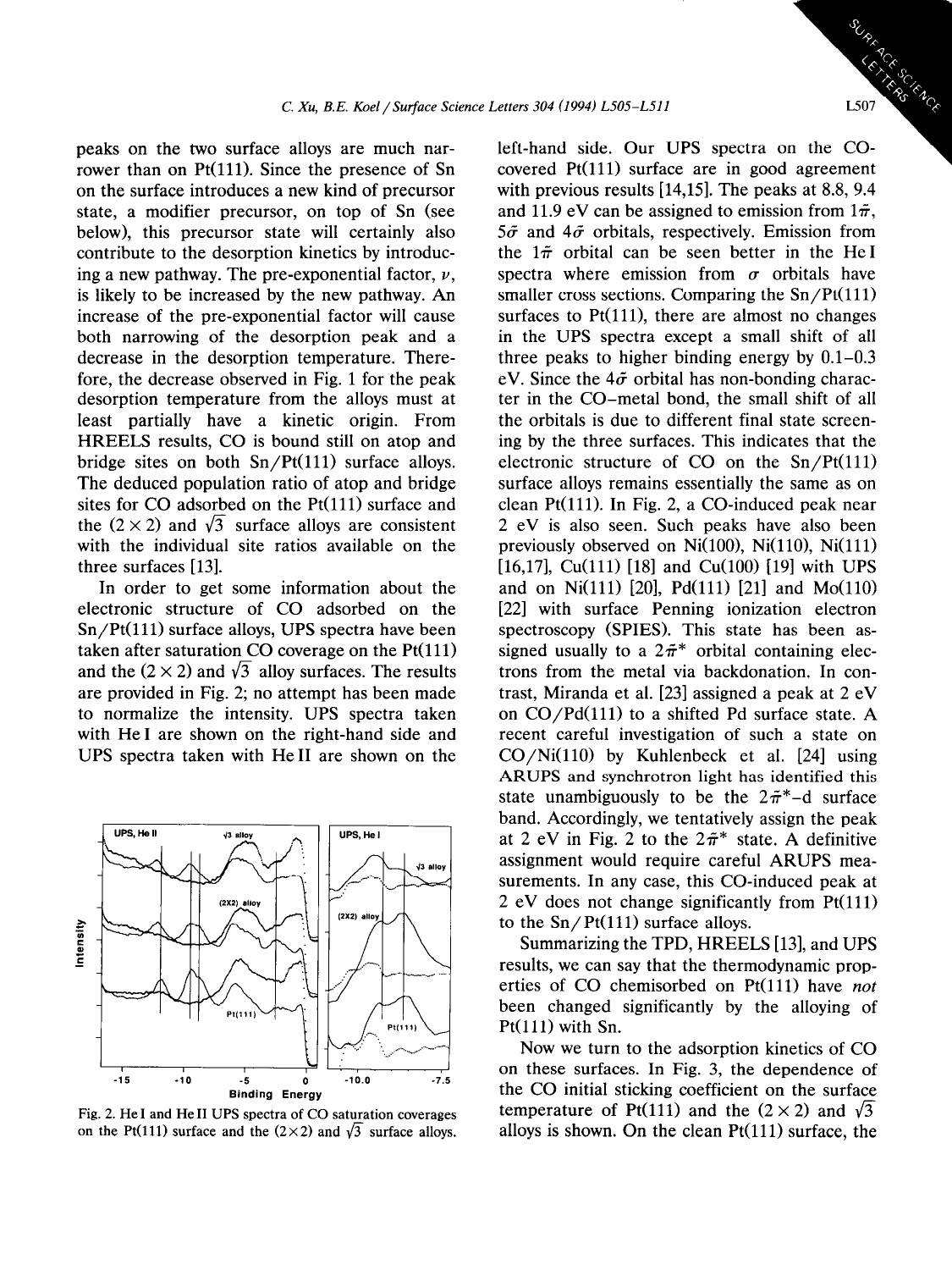initial sticking coefficient is independent of the surface temperature between 100 and 300 K, consistent with previous results [6,12,25,26]. This situation has been attributed to the very high probability of converting CO in an intrinsic precursor state to chemisorbed CO [4,26-301. Both  $Sn/Pt(111)$  surface alloys, however, show a *strong temperature-dependent initial sticking coefficient of CO:* the initial sticking coefficient decreases almost linearly with increasing surface temperature.

The strong decrease of the CO initial sticking coefficient cannot be due to CO desorption at the higher temperatures on the  $Sn/Pt(111)$  alloy surfaces. Fig. 4 shows this point. TPD are provided after dosing CO onto the  $\sqrt{3}$  alloy surface at 100 K (a and d) or 200 K (b), or after annealing a CO-saturated surface to  $200 \text{ K}$  (c). Dosing at  $200 \text{ K}$ K or annealing to 200 K does not cause CO desorption from the  $Sn/Pt(111)$  alloy surfaces. Therefore, the presence of Sn in the surface of  $Pt(111)$  induces a dramatic change of the temperature dependence of the initial sticking coefficient, in contrast to the almost unchanged thermodynamics of CO adsorption on Pt(111).

The dependence of the initial sticking coefficient on the concentration of Sn in the surface at a substrate temperature of 130 K is shown in Fig. 3. Increasing the Sn concentration from  $\theta_{\text{Sn}} = 0$ on Pt(111) to  $\theta_{\text{Sn}} = 0.25$  on the (2 × 2) alloy causes



Fig. 3. The influence of surface temperature (left) and Sn concentration in the surface layer (right) on the initial sticking coefficient of CO on Pt(ll1) and two ordered Pt-Sn surface alloys.



Fig. 4. CO TPD spectra from the  $\sqrt{3}$  surface alloy for several different conditions.

only a slight decrease in the initial sticking coefficient. The  $\sqrt{3}$  alloy with  $\theta_{\text{Sn}} = 0.33$ , however, shows a much smaller CO initial sticking coefficient. Similar results have been obtained on these systems at 200 K and, indeed, for adsorption on many bimetallic and modified surfaces [4,12,31- 381. For instance, the initial sticking coefficient of CO has been found to be independent of the modifier coverage also on  $K/Pt(111)$  [12], K/Pd(100) [38], Bi/Ni(100) [32], S/Ni(100) [33], O/Pt(111) [12,34],  $S/Pt(111)$  and  $Se/Pt(111)$  $[35-37]$  up to  $0.25-0.35$  ML of the modifier. These results clearly demonstrate that the dependence of the initial sticking coefficient on the modifier coverage cannot be described always by the commonly used Langmuir isotherm  $S_M =$  $S(1 - m\theta_M)$ . In this equation, S and  $S_M$  are the sticking coefficients on the clean surface and on the surface precovered with a modifier (second component), respectively,  $\theta_M$  is the modifier coverage, and *m* is a parameter describing how many sites are blocked by one adatom of the modifier.

The failure of this simple site blocking equation is due to the presence of the so-called "modifier precursor" state as we have discussed previ-

1.508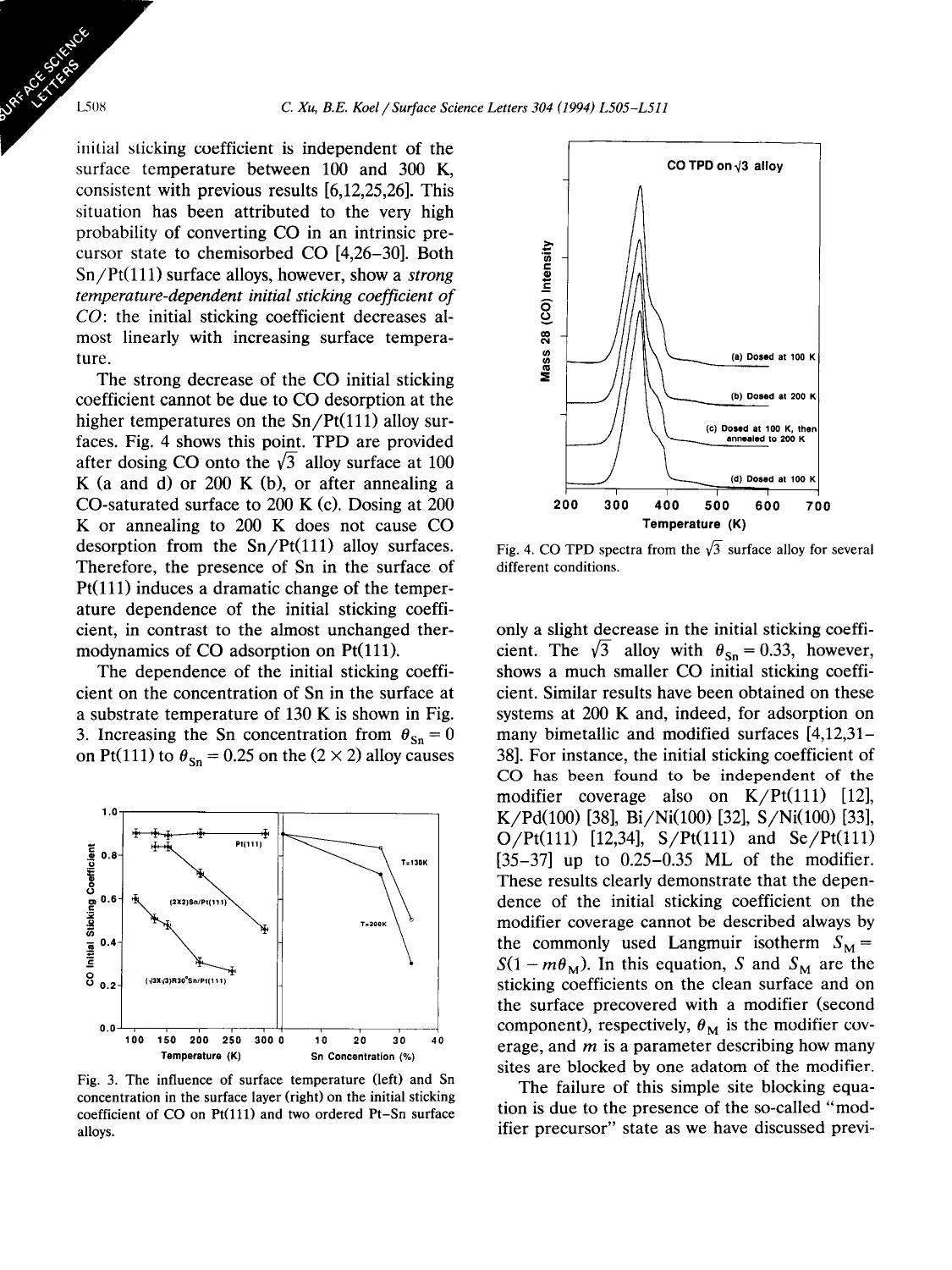ously [30]. The physical origin is as follows: If one assumes the presence of an extrinsic precursor state on top of an adsorbate to explain the coverage independence of the sticking coefficient at small adsorbate coverage, it is also reasonable to assume that a similar, but energetically different, precursor state will also exist on top of a modifier atom which we have called a "modifier precursor" state [30]. A mathematical description of the adsorption kinetics of molecules on chemically modified or bimetallic surfaces incorporating this state has been derived previously based on Kisliuk's statistical model [30]. We will use this theory to explain the results in Fig. 3. For our case, where the CO coverage is zero, the original equation [30] can be reduced to:

$$
S_0(\theta_M)/S_0 = \left(1 + \frac{m\theta_M}{1 - m\theta_M}K''\right)^{-1},\tag{1}
$$

with

$$
K'' = \frac{P_{\rm b}}{P_{\rm a} + P_{\rm b}}.
$$

Eq. (1) describes the dependence of the CO initial sticking coefficient on the Sn concentration in the surface layer of Pt(111).  $P_a$  and  $P_b$  represent the probability that a physisorbed (trapped) molecule above an empty site becomes chemisorbed or desorbs, while  $P''_b$  is the probability that a physisorbed (trapped) molecule above a filled site occupied by a surface modifier adatom desorbs. Eq. (1) is very similar to the original Kisliuk equation. The principal difference between these two equations is that the adsorbate coverage  $\theta$  is replaced by the modifier coverage  $\theta_{\rm M}$ , and the probability of desorption from the extrinsic precursor on top of an adsorbate is replaced by the probability of desorption from the modifier precursor on top of the modifier. Physically, this means that the precursor on top of the modifier prevents a linear decrease of  $S_0(\theta_M)$  with increasing modifier coverage just as in the case of a clean surface where the extrinsic precursor prevents a linear decrease of the sticking coefficient with increasing adsorbate coverage.

The strong temperature dependence of the initial sticking coefficient of CO on  $Sn/Pt(111)$ surface alloys can also be satisfactorily explained by the presence and influence of the modifier precursor state. To simplify the development, we will first make some approximations. The adsorption kinetics of  $CO$  on  $Pt(111)$  has been extensively studied by various groups [4,6,12,25-271. Every trapped CO molecule is converted to chemisorbed CO with a trapping coefficient  $\alpha =$ 0.9. For a physisorbed (trapped) molecule above an empty site, the probability of becoming chemisorbed is therefore much larger than that for desorbing, namely  $P_a = v_a e^{-E_a/kT} \gg P_b =$  $v<sub>b</sub> e<sup>-E<sub>b</sub>/kT</sup>$ . Since the adsorption energy of CO molecules on the  $Sn/Pt(111)$  surface is essentially the same as on  $Pt(111)$ , it is reasonable to assume that most of the CO trapped on top of Pt atoms will be converted to chemisorbed CO. Impinging on the surface, CO can be (i) trapped on top of the Pt atoms with a trapping coefficient  $\alpha$  and then become chemisorbed or (ii) trapped on top of the Sn atoms with a trapping coefficient  $\alpha''$ . The CO molecule trapped on top of Sn can either desorb or diffuse to a neighboring atom with a probability  $P''_n$ . Since the nearest-neighbor of any Sn atom is always Pt, these CO molecules also will become chemisorbed. Thus, the initial sticking coefficient can be described with the following equation:

$$
S_0 = \alpha (1 - \theta_{\rm Sn}) + \alpha'' \theta_{\rm Sn} P''_{\rm c}
$$
  
=  $\alpha (1 - \theta_{\rm Sn}) + \alpha'' \theta_{\rm Sn}$   

$$
\times \frac{\nu''_{\rm c} \exp(-E''_{\rm c}/kT)}{\nu''_{\rm b} \exp(-E''_{\rm b}/kT) + \nu''_{\rm c} \exp(-E''_{\rm c}/kT)}
$$
  
=  $\alpha (1 - \theta_{\rm Sn}) + \alpha'' \theta_{\rm Sn}$   

$$
\times \frac{1}{1 + (\nu''_{\rm b}/\nu''_{\rm c}) \exp[-(E''_{\rm b} - E''_{\rm c})/kT]},
$$
 (2)

where  $\nu_i$  and  $E_i$  are the pre-exponential factors and activation energies for the individual processes. Since the trapping coefficients are often temperature independent [39], the last term is the

Science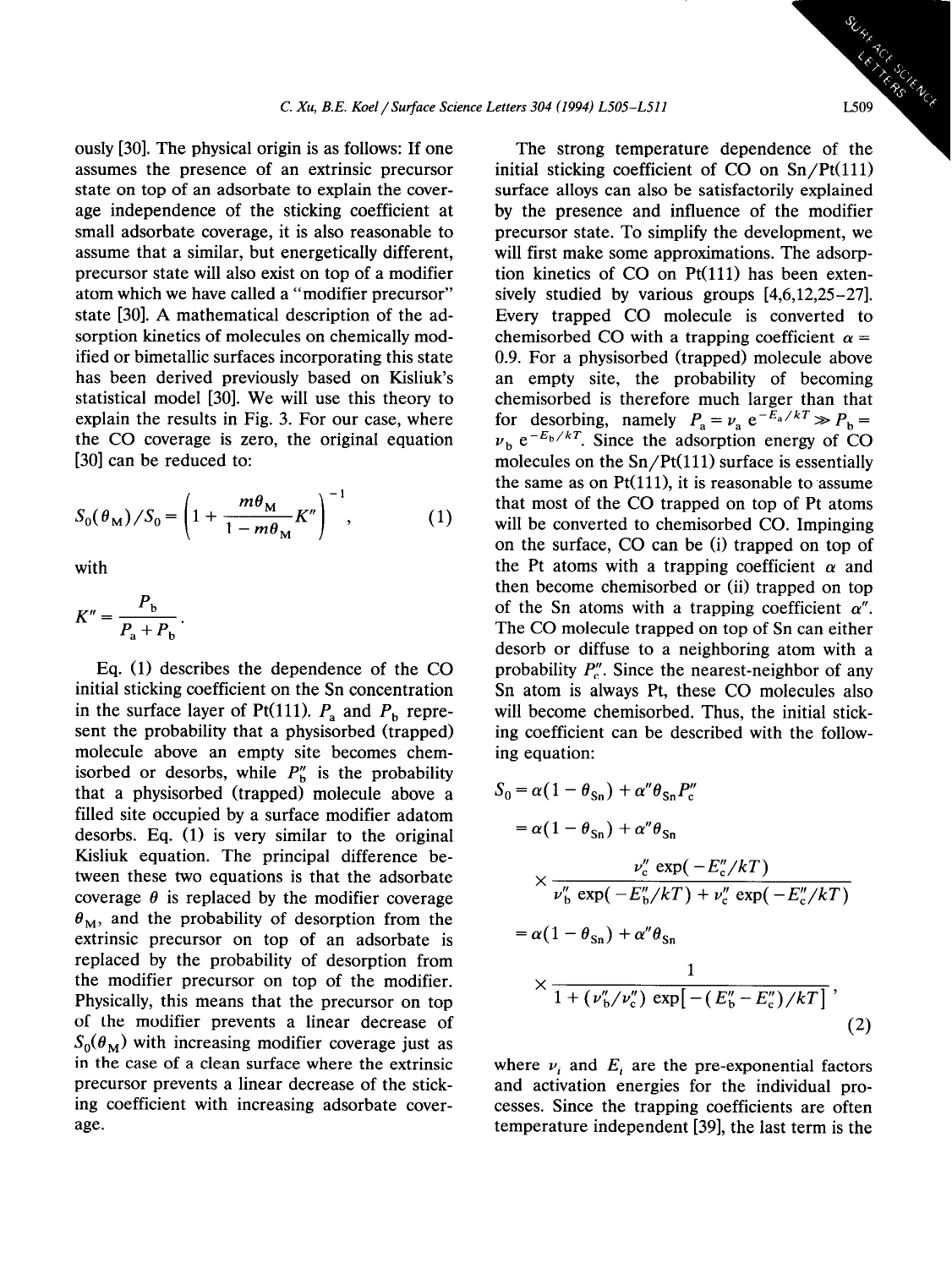only temp; rature-dependent factor. The temperature depc, tdence is determined by the difference in activati: n energies for migration and desorption of the precursor on top of a Sn atom. Typical physisorption energies of  $CO$  are between 7 kJ/mol (the condensation energy of CO [40]) and 19 kJ/mol (on Ag [41]) and the migration activation energ: of the precursor is expected to be about 30% of its binding energy (equal to the physisorption energy) or less. Therefore,  $(E''_b E_{c}''$ ) is a fev kJ and a strong temperature dependence of the first term is expected between 100 and 300 K *kT = 0.83-2.5* kJ/mol). From Eq. (2) it is also seen that  $S_0$  decreases with increasing surface ten perature.

In sumn ary, Sn influences CO chemisorption kinetics in a dramatically different manner than that predicted from a simple site-blocking perspective. This occurs even though Sn could easily be justified (with regard to CO chemisorption) to be a simpl : site-blocking modifier in the Pt-Sn surface allc y, since CO does not chemisorb on Sn and the pr :sence of Sn has little effect on the chemisorpt on thermodynamics or bonding sites on  $Sn/Pt(111)$  surface alloys compared to  $Pt(111)$ . The influer ce of Sn on the CO adsorption kinetics is manifested by a weak dependence of the CO initial sticking coefficient on the amount of Sn in the surface layer and by a strong temperature depen lence of the CO initial sticking coefficient on th: Pt-Sn surface alloys (in contrast to the temper iture independence of this parameter on  $Pt(111)$ ). These effects can be understood when one considers the important role played by a modifier precursor state. It has been known for a long time that catalytic reactions can be altered strongly by adding a simple site-blocker to the surface. A petter (e.g., more quantitative) understanding of the chemistry and catalysis of chemically modif ed or bimetallic surfaces should result by explicitly accounting for the important role played by t re modifier precursor state in adsorption and r :action kinetics. This was illustrated here in CC' chemisorption experiments, but also should be cather clearly revealed in more complex catalyi ic reactions if the adsorption step is a factor in the rate-limiting process for the reaction.

#### **4. Acknowledgments**

This work was supported by the US Department of Energy, Office of Basic Energy Sciences, Chemical Sciences Division. We thank Dr. S.C. Gebhard for taking the UPS data.

## 5. **References**

- [l] J.H. Sinfelt, Bimetallic Catalysis: Discoveries, Concepts, and Applications (Wiley, New York, 1983).
- [2] G.A. Somorjai, Chemistry in Two Dimensions: Surfaces (Cornell Univ. Press, Ithaca, 1981).
- [3] H.P. Bonzel, A.M. Bradshaw and G. Ertl, Eds., Physics and Chemistry of Alkali Metal Adsorption (Elsevier, Amsterdam, 1989).
- [4] M.P. Kiskinova, Poisoning and Promotion in Catalysis based on Surface Science Concepts and Experiments (Elsevier, Amsterdam, 1992).
- [5] C.T. Campbell, Ann. Rev. Phys. Chem. 41 (1990) 775.
- [6] C.T. Campbell, G. Ertl, H. Kuipers and J. Segner, Surf. Sci. 107 (1981) 207.
- [7] M.T. Paffett and R.G. Windham, Surf. Sci. 208 (1989) 34.
- [8] S.H. Overbury, D.R. Mullins, M.T. Paffett and B.E. Keel, Surf. Sci. 254 (1991) 45.
- [9] A. Atrei, U. Bardi, J.X. Wu, E. Zanazzi and G. Rovida, Surf. Sci. 290 (1993) 286.
- [10] D.A. King and M.G. Wells, Surf. Sci. 29 (1972) 454.
- [11] A. Winkler and J.T. Yates, Jr., J. Vac. Sci. Technol. A 6 (1988) 2929.
- [12] L.O. Jiang, B.E. Koel and J.L. Falconer, Surf. Sci. 273 (1992) 273.
- [13] M.T. Paffett, S.C. Gebhard, R.G. Windham and B.E. Keel, J. Phys. Chem. 94 (1990) 6831.
- [14] Y. Jugnet, L.C. Bertolini, J. Massardier, B. Tardy, Tran Minh Due and J.C. Vedrine, Surf. Sci. 107 (1981) L320.
- [15] M. Trenary, S.L. Tang, R.J. Simonson and F.R. McFeely, Surf. Sci. 124 (1983) 555.
- [16] P.J. Page and P.M. Williams, Disc. Faraday Soc. 58 (1974) 80.
- [17] R.J. Smith, J. Anderson and G.J. Lapeyre, Phys. Rev. B 15 (1980) 632.
- [18] S.A. Lindgren, J. Paul and L. Walldén, Chem. Phys. Lett. 84 (1981) 487.
- [19] C.F. McConville, C. Somerton and D.P. Woodruff, Surf. Sci. 139 (1984) 75.
- [20] F. Bozsa, J. Arias, J.T. Yates, Jr., R.M. Martin and H. Metiu, Chem. Phys. Lett. 94 (1983) 243.
- [21] H. Conrad, G. Ertl, J. Kiippers, S.W. Wang, K. Gerard and H. Haberland, Phys. Rev. Lett. 42 (1979) 1082.
- [22] F. Mucchielli, C. Boiziau, R. Nuvolone and J. Roussel, J. Phys. C 13 (1980) 2441.
- [23] R. Miranda, K. Wandelt, D. Rieger and R.D. Schnell, Surf. Sci. 139 (1984) 430.

L510